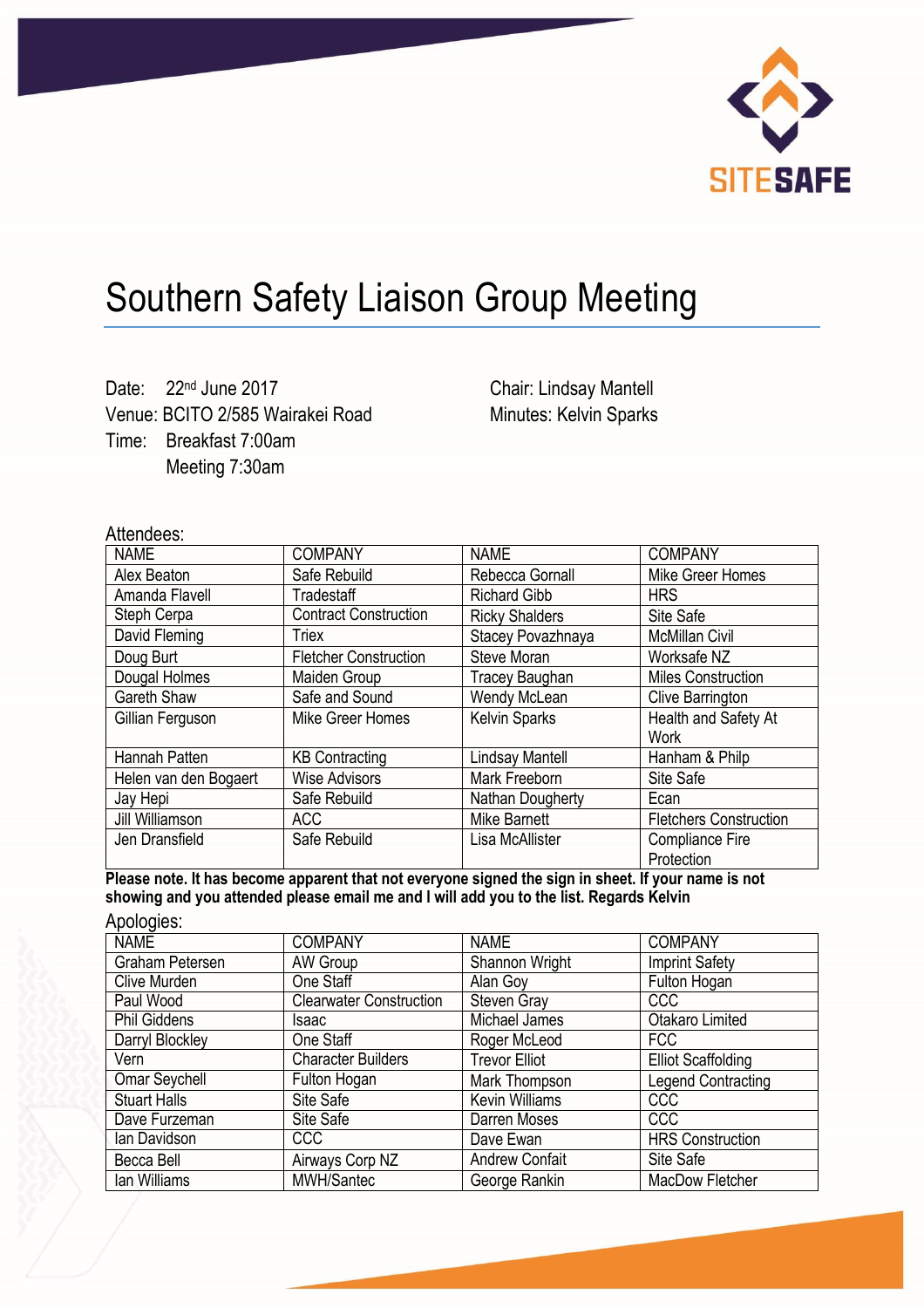| Andrea                | The Roofing Company    | <b>Phil Giddens</b>     | <b>Issac</b>            |
|-----------------------|------------------------|-------------------------|-------------------------|
| Peter Coldicott       | Knowledge Plus         | <b>Grant McPherson</b>  | Southern Demolition     |
| Nick Jones            | Work Safe              | Simon Wall              | <b>GHD</b>              |
| Rob Abraas            | Leighs                 | Sandii Lees             | JD Group                |
| Will Fairbairn        | <b>Modus Construct</b> | Davie Hardie            | Site Safe               |
| John Williams         | Site Safe              | Julia Riding            | <b>GHD</b>              |
| John Radburn          | insight-unlimited      | CJ Henderson            | Work Safe               |
| Mike Flanagan         | Independant            | <b>Richard Giddings</b> | <b>Always Soultions</b> |
| Nicki Leslie          | 2wildberries           | <b>Richard Willis</b>   | <b>Four Peaks</b>       |
| <b>Billie Watmuff</b> | 2wildberries           | Jo Grigg                | <b>CCC</b>              |
| <b>Alison Mollov</b>  | Site Safe CE           |                         |                         |

## **Minutes**

- 1. Introductions
- 2. Thanks to Site Safe for breakfast
- 3. Thanks to BCITO for providing venue
- 4. Nathan Dougherty ECan: Re capped on his previous presentation and the concerns of ECan senior managers about the poor sediment control in the city. Nathan is available to give guidance to people who need some direction. In addition, he is happy to go and speak to offenders of poor sediment control. Nathan can be contacted on [nathan.dougherty@ecan.govt.nz](mailto:nathan.dougherty@ecan.govt.nz)
- 5. Jill Williamson gave ACC update: She showed the ¼ ly ACC dashboard. The contents of her discussion are on the attached PDF
- 6. Steve Moran gave WorkSafe NZ (WSNZ) update: Steve mentioned about the number of workplace fatalities in NZ. Around 30 already for the year. Steve also touched on the following
	- Next SLG Steve will talk about Trends and Causations
	- Work Safe are planning for next year. They have different business units and they are all doing planning. Looking at Inspectors going to the right place at the right time for the right reason
	- WSNA are working with LMSO,s (Large Multi-Site Organisations) One of the items being looked at is ensuring that enforcement is more conformed
	- Looking at why some larger firms have great H&S systems but are having large number of injuries
	- Time Reduction Action plan-working with ACC. Work in progress

Steve also touched on some of the questions received from SLG attendees.

Electrical Test and Tag. There is no legal requirement for test and tag in accordance with AS/NZS 3760 to be used at home or at work. For a full overview please read the following [http://www.energysafety.govt.nz/appliances-fittings/electrical-appliances-fittings/operational](http://www.energysafety.govt.nz/appliances-fittings/electrical-appliances-fittings/operational-safety/test-tag-regime)[safety/test-tag-regime](http://www.energysafety.govt.nz/appliances-fittings/electrical-appliances-fittings/operational-safety/test-tag-regime)

Remember any PCBU can request than anyone coming to their site require all electrical items be test and tagged

- Infringements. Fines are like a speeding ticket, does not record a criminal conviction. However if the incident goes to court there could be a criminal conviction then
- Health monitoring. Labour Hire companies. Base line testing is not always practicable If the worker was going to stay with the Labour hire company for 3 months then yes. If they move to another company, it would be that PCBUs responsibility.